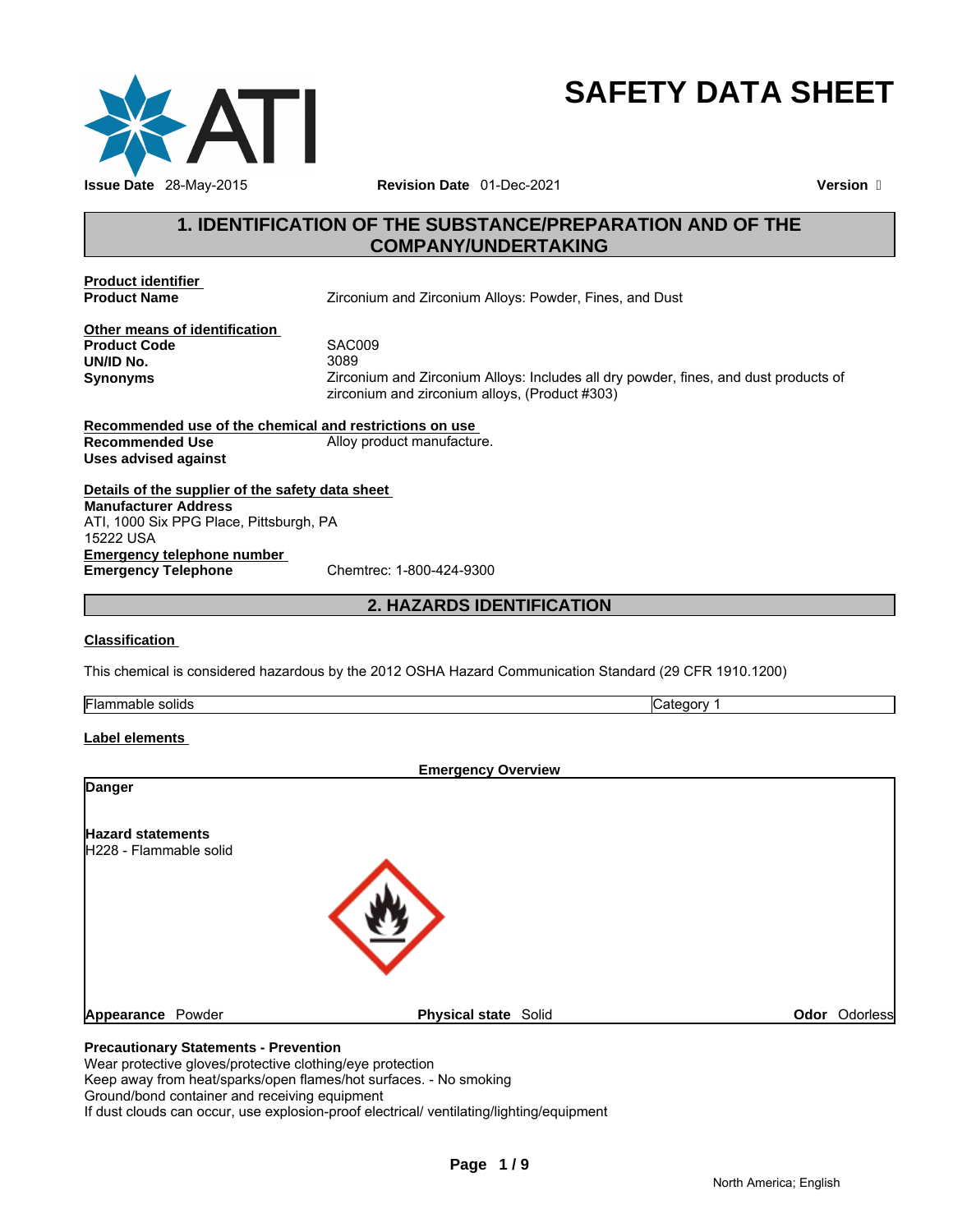#### **Precautionary Statements - Response**

In case of fire: Use salt (NaCl) for extinction.

#### **Hazards not otherwise classified (HNOC)**

#### Not applicable

## **Other Information**

When product is subjected to welding, burning, melting, sawing, brazing, grinding, buffing, polishing, or other similar heat-generating processes, the following potentially hazardous airborne particles and/or fumes may be generated: Hexavalent Chromium (Chromium VI) may cause lung, nasal, and/or sinus cancer. Soluble molybdenum compounds such as molybdenum trioxide may cause lung irritation.

## **3. COMPOSITION/INFORMATION ON INGREDIENTS**

**Synonyms** Zirconium and Zirconium Alloys: Includes all dry powder, fines, and dust products of zirconium and zirconium alloys, (Product #303).

| <b>Chemical Name</b> | CAS No.   | Weight-%   |
|----------------------|-----------|------------|
| Zirconium            | 7440-67-7 | $85 - 99$  |
| <b>Hafnium</b>       | 7440-58-6 | $0 - 15$   |
| Niobium (Columbium)  | 7440-03-1 | $0 - 4$    |
| Tin                  | 7440-31-5 | $0 - 3$    |
| Molvbdenum           | 7439-98-7 | $0 - 2$    |
| Chromium             | 7440-47-3 | $0 -$      |
| Iron                 | 7439-89-6 | $0 -$      |
| Nickel               | 7440-02-0 | $0 - 50.1$ |

## **4. FIRST AID MEASURES**

| <b>First aid measures</b> |                                                                                                                                                        |
|---------------------------|--------------------------------------------------------------------------------------------------------------------------------------------------------|
| Eye contact               | In the case of particles coming in contact with eyes during processing, treat as with any<br>foreign object.                                           |
| <b>Skin Contact</b>       | None under normal use conditions.                                                                                                                      |
| <b>Inhalation</b>         | If excessive amounts of smoke, fume, or particulate are inhaled during processing, remove<br>to fresh air and consult a qualified health professional. |
| Ingestion                 | IF SWALLOWED: Call a POISON CENTER or doctor/physician if you feel unwell.                                                                             |
|                           | Most important symptoms and effects, both acute and delayed                                                                                            |
| <b>Symptoms</b>           | None anticipated.                                                                                                                                      |
|                           | Indication of any immediate medical attention and special treatment needed                                                                             |
| Note to physicians        | Treat symptomatically.                                                                                                                                 |
|                           | <b>5. FIRE-FIGHTING MEASURES</b>                                                                                                                       |

#### **Suitable extinguishing media**

Isolate large fires and allow to burn out. Smother small fires with salt (NaCl).

#### **Unsuitable extinguishing media** Do not spray water on burning metal as an explosion may occur. This explosive characteristic is caused by the hydrogen and steam generated by the reaction of water with the burning material.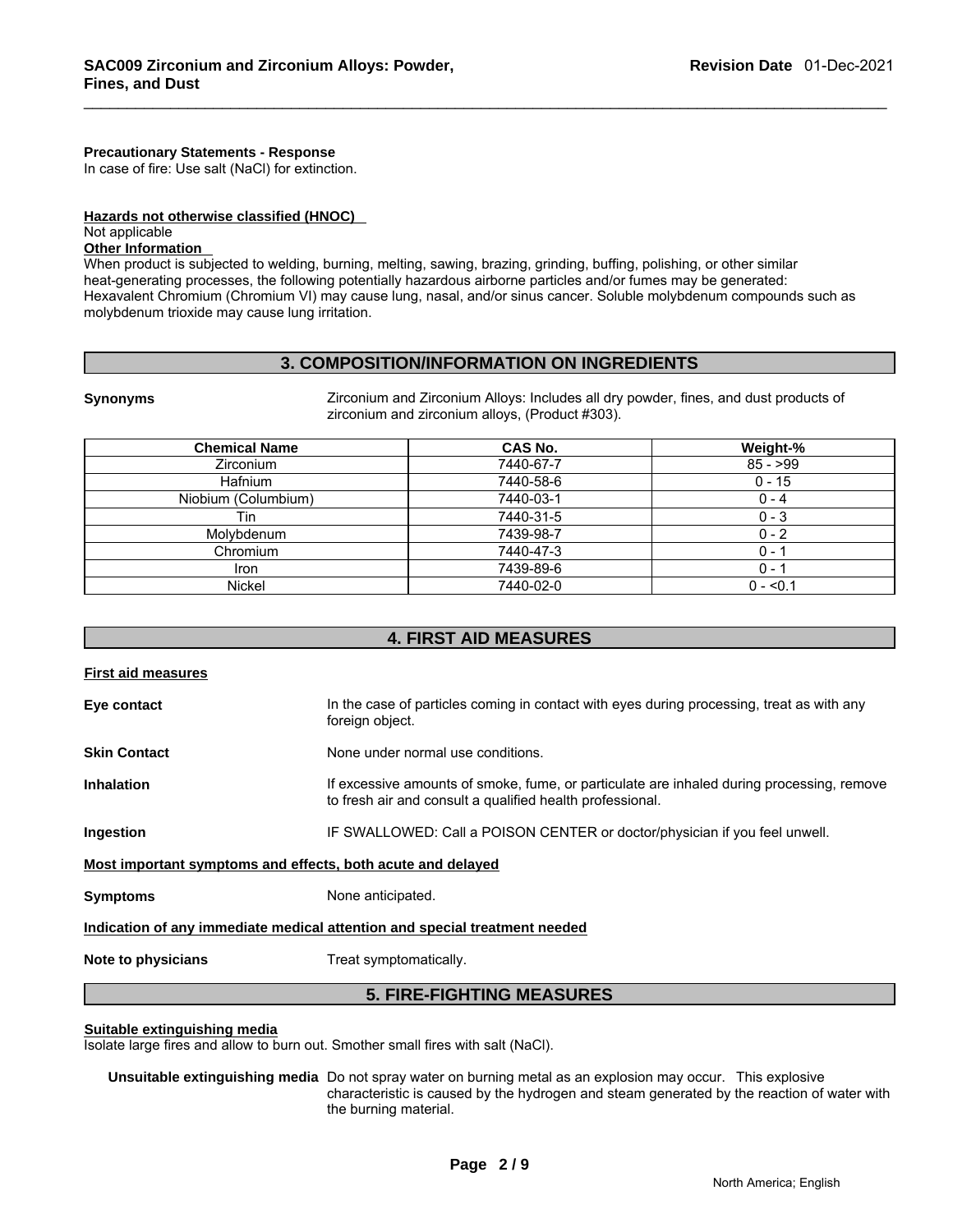#### **Specific hazards arising from the chemical**

Intense heat. Very fine, high surface area material resulting from processing this product may ignite spontaneously at room temperature. WARNING: Fine particles of this product may form combustible dust-air mixtures. Keep particles away from all ignition sources including heat, sparks, and flame. Prevent dust accumulations to minimize combustible dust hazard.

**Hazardous combustion products** Hexavalent Chromium (Chromium VI) may cause lung, nasal, and/or sinus cancer. Soluble molybdenum compounds such as molybdenum trioxide may cause lung irritation.

#### **Explosion data Sensitivity to Mechanical Impact** None. **Sensitivity to Static Discharge** May be ignited by heat, sparks or flames.

#### **Protective equipment and precautions for firefighters**

Firefighters should wear self-contained breathing apparatus and full firefighting turnout gear.

# **6. ACCIDENTAL RELEASE MEASURES**

|                                                              | Personal precautions, protective equipment and emergency procedures                                                                                                                                                                                                                                                                                                                                                |  |  |
|--------------------------------------------------------------|--------------------------------------------------------------------------------------------------------------------------------------------------------------------------------------------------------------------------------------------------------------------------------------------------------------------------------------------------------------------------------------------------------------------|--|--|
| <b>Personal precautions</b>                                  | Use personal protective equipment as required.                                                                                                                                                                                                                                                                                                                                                                     |  |  |
| For emergency responders                                     | Use personal protective equipment as required. Follow Emergency Response Guidebook,<br>Guide No. 170.                                                                                                                                                                                                                                                                                                              |  |  |
| <b>Environmental precautions</b>                             |                                                                                                                                                                                                                                                                                                                                                                                                                    |  |  |
| <b>Environmental precautions</b>                             | Collect spillage to prevent release to the environment.                                                                                                                                                                                                                                                                                                                                                            |  |  |
| Methods and material for containment and cleaning up         |                                                                                                                                                                                                                                                                                                                                                                                                                    |  |  |
| <b>Methods for containment</b>                               | Prevent further leakage or spillage if safe to do so.                                                                                                                                                                                                                                                                                                                                                              |  |  |
| Methods for cleaning up                                      | Sweep or shovel material into dry containers using non-sparking tools. Avoid creating<br>uncontrolled dust.                                                                                                                                                                                                                                                                                                        |  |  |
|                                                              | <b>7. HANDLING AND STORAGE</b>                                                                                                                                                                                                                                                                                                                                                                                     |  |  |
| <b>Precautions for safe handling</b>                         |                                                                                                                                                                                                                                                                                                                                                                                                                    |  |  |
| Advice on safe handling                                      | Very fine, high surface area material resulting from grinding, buffing, polishing, or similar<br>processes of this product may ignite spontaneously at room temperature. WARNING: Fine<br>particles of this product may form combustible dust-air mixtures. Keep particles away from<br>all ignition sources including heat, sparks, and flame. Prevent dust accumulations to<br>minimize combustible dust hazard. |  |  |
| Conditions for safe storage, including any incompatibilities |                                                                                                                                                                                                                                                                                                                                                                                                                    |  |  |
| <b>Storage Conditions</b>                                    | Keep away from heat, sparks, flame and other sources of ignition (i.e., pilot lights, electric<br>motors and static electricity). For long-term storage, keep sealed in argon-filled steel drums.                                                                                                                                                                                                                  |  |  |
| Incompatible materials                                       | Dissolves in hydrofluoric acid. Ignites in the presence of fluorine. When heated above<br>200°C, reacts exothermically with the following: Chlorine, bromine, halocarbons, carbon<br>tetrachloride, carbon tetrafluoride, and freon.                                                                                                                                                                               |  |  |

## **8. EXPOSURE CONTROLS/PERSONAL PROTECTION**

#### **Control parameters**

| Chemical<br>Name | ACGIF<br>.                                                                       | <b>OCUA DEI</b><br>UJNA<br>-- |
|------------------|----------------------------------------------------------------------------------|-------------------------------|
| -<br>∠ırconıum   | $\sim$ $\sim$<br>$\sim$ Tr<br>ma/m <sup>3</sup> .<br>.<br>u ma/m<br>∸⊃ IEL.<br>- | TWA.<br>ma/m∘.                |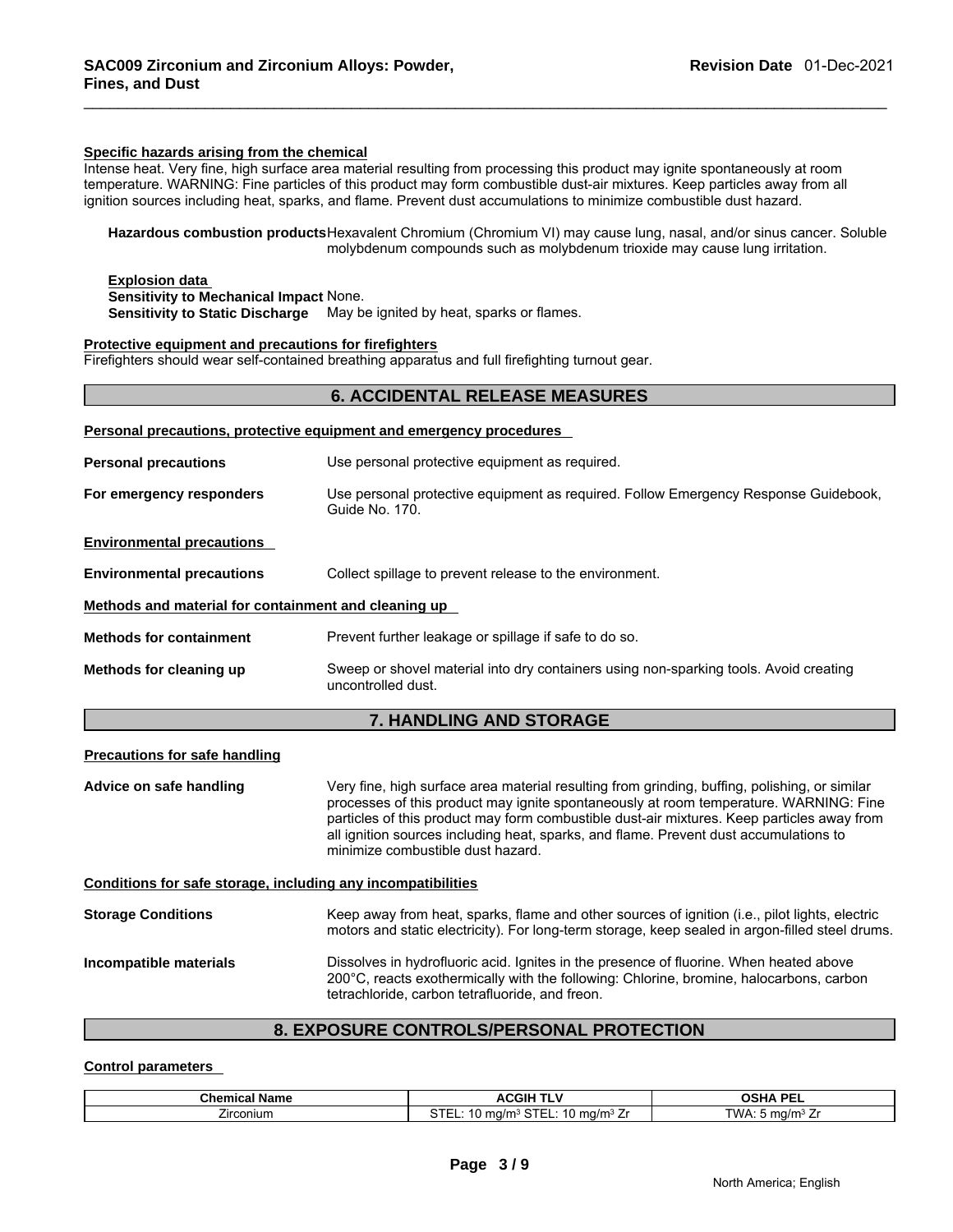## \_\_\_\_\_\_\_\_\_\_\_\_\_\_\_\_\_\_\_\_\_\_\_\_\_\_\_\_\_\_\_\_\_\_\_\_\_\_\_\_\_\_\_\_\_\_\_\_\_\_\_\_\_\_\_\_\_\_\_\_\_\_\_\_\_\_\_\_\_\_\_\_\_\_\_\_\_\_\_\_\_\_\_\_\_\_\_\_\_\_\_\_\_ **SAC009 Zirconium and Zirconium Alloys: Powder, Fines, and Dust**

| 7440-67-7                        | TWA: 5 mg/m <sup>3</sup> TWA: 5 mg/m <sup>3</sup> Zr                                        | (vacated) STEL: 10 mg/m <sup>3</sup> (vacated) STEL:<br>10 mg/m $3$ Zr |
|----------------------------------|---------------------------------------------------------------------------------------------|------------------------------------------------------------------------|
| Hafnium<br>7440-58-6             | TWA: 0.5 mg/m <sup>3</sup> TWA: 0.5 mg/m <sup>3</sup> Hf                                    | TWA: $0.5$ mg/m <sup>3</sup>                                           |
| Niobium (Columbium)<br>7440-03-1 |                                                                                             |                                                                        |
| Tin<br>7440-31-5                 | TWA: $2 \text{ mg/m}^3$ TWA: $2 \text{ mg/m}^3$ Sn except<br>Tin hydride                    | TWA: $2 \text{ mg/m}^3$ Sn<br>except oxides                            |
| Molybdenum<br>7439-98-7          | TWA: $10 \text{ mg/m}^3$ inhalable fraction<br>TWA: 3 mg/m <sup>3</sup> respirable fraction |                                                                        |
| <b>Iron</b><br>7439-89-6         |                                                                                             |                                                                        |
| Chromium<br>7440-47-3            | TWA: $0.5$ mg/m <sup>3</sup>                                                                | TWA: 1 mg/m $3$                                                        |
| Nickel<br>7440-02-0              | TWA: $1.5 \text{ mg/m}^3$ inhalable fraction                                                | TWA: 1 $mq/m3$                                                         |

#### **Appropriate engineering controls**

**Engineering Controls** Avoid generation of uncontrolled particles.

#### **Individual protection measures, such as personal protective equipment**

| <b>Eye/face protection</b>     | When airborne particles may be present, appropriate eye protection is recommended. For<br>example, tight-fitting goggles, foam-lined safety glasses or other protective equipment that<br>shield the eyes from particles.                                                                                                                                                       |
|--------------------------------|---------------------------------------------------------------------------------------------------------------------------------------------------------------------------------------------------------------------------------------------------------------------------------------------------------------------------------------------------------------------------------|
| Skin and body protection       | Fire/flame resistant/retardant clothing may be appropriate during hot work with the product.                                                                                                                                                                                                                                                                                    |
| <b>Respiratory protection</b>  | When particulates/fumes/gases are generated and if exposure limits are exceeded or<br>irritation is experienced, proper approved respiratory protection should be worn.<br>Positive-pressure supplied air respirators may be required for high airborne contaminant<br>concentrations. Respiratory protection must be provided in accordance with current local<br>regulations. |
| General Hygiene Considerations | Handle in accordance with good industrial hygiene and safety practice.                                                                                                                                                                                                                                                                                                          |

# **9. PHYSICAL AND CHEMICAL PROPERTIES**

## **Information on basic physical and chemical properties**

| <b>Physical state</b>            | Solid                           |                       |                 |
|----------------------------------|---------------------------------|-----------------------|-----------------|
| Appearance                       | Powder                          | Odor                  | <b>Odorless</b> |
| Color                            | Metallic gray or silver         | <b>Odor threshold</b> | Not applicable  |
| <b>Property</b>                  | Values                          | Remarks • Method      |                 |
| рH                               |                                 | Not applicable        |                 |
| Melting point / freezing point   | 1830-1870 °C<br>3330-3400<br>°F |                       |                 |
| Boiling point / boiling range    |                                 |                       |                 |
| <b>Flash point</b>               |                                 |                       |                 |
| <b>Evaporation rate</b>          |                                 | Not applicable        |                 |
| Flammability (solid, gas)        |                                 | Flammable             |                 |
| <b>Flammability Limit in Air</b> |                                 |                       |                 |
| Upper flammability limit:        |                                 |                       |                 |
| Lower flammability limit:        |                                 |                       |                 |
| Vapor pressure                   |                                 | Not applicable        |                 |
| Vapor density                    |                                 | Not applicable        |                 |
| <b>Specific Gravity</b>          | 6.49-6.64                       |                       |                 |
| <b>Water solubility</b>          | Insoluble                       |                       |                 |
| Solubility in other solvents     |                                 |                       |                 |
| <b>Partition coefficient</b>     |                                 | Not applicable        |                 |
| <b>Autoignition temperature</b>  | $\blacksquare$                  | Not applicable        |                 |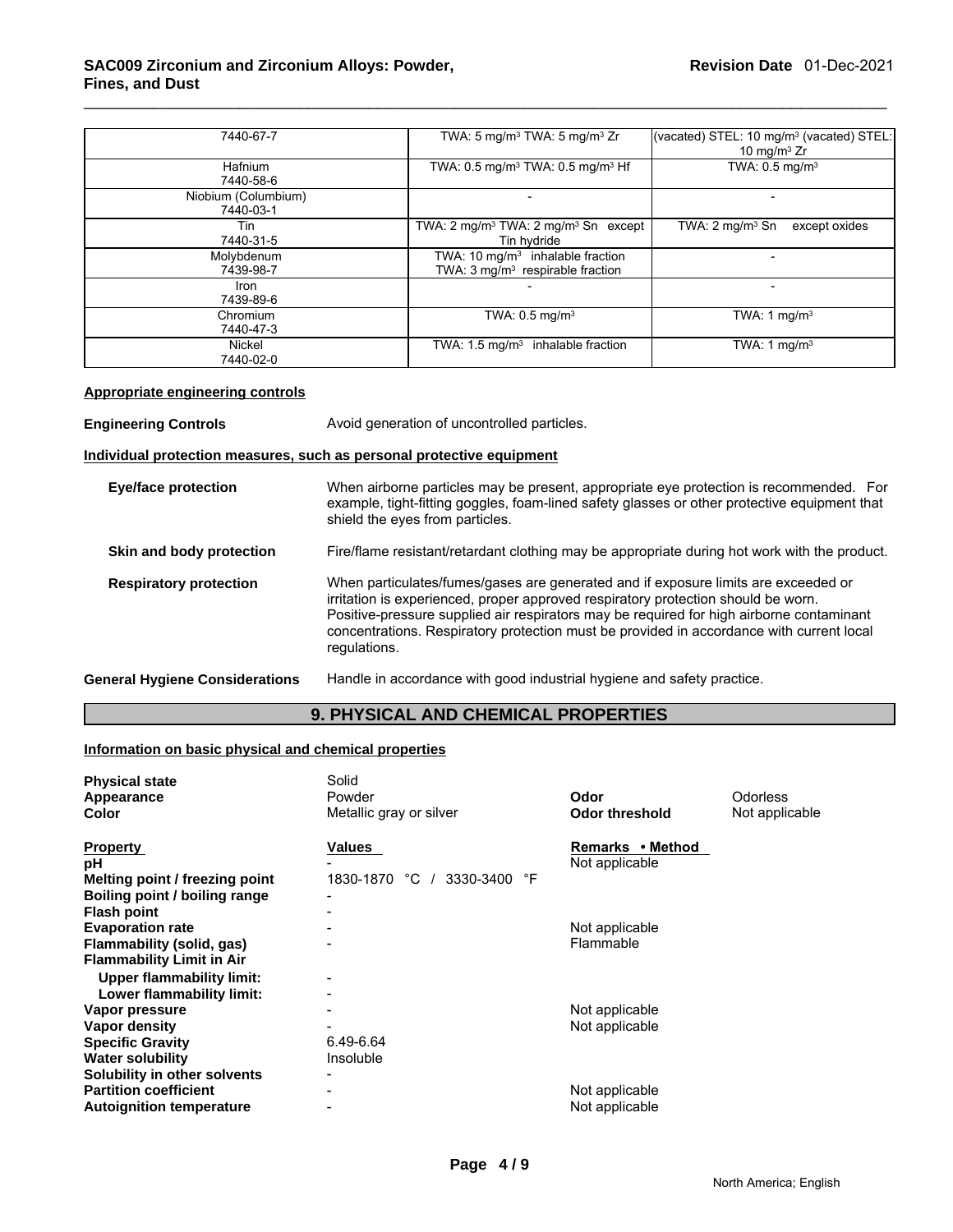| <b>Decomposition temperature</b> | $\blacksquare$ | Not applicable |
|----------------------------------|----------------|----------------|
| <b>Kinematic viscosity</b>       | $\blacksquare$ | Not applicable |
| <b>Dynamic viscosity</b>         | $\blacksquare$ | Not applicable |
| <b>Explosive properties</b>      | Not applicable |                |
| <b>Oxidizing properties</b>      | Not applicable |                |
| <b>Other Information</b>         |                |                |
| Softening point                  | $\,$           |                |
| <b>Molecular weight</b>          | $\,$           |                |
| <b>VOC Content (%)</b>           | Not applicable |                |
| <b>Density</b>                   | $\,$           |                |
| <b>Bulk density</b>              | 110-190 lb/ft3 |                |

## **10. STABILITY AND REACTIVITY**

# **Reactivity**

Not applicable

#### **Chemical stability**

Stable under normal conditions.

## **Possibility of Hazardous Reactions**

None under normal processing.

#### **Hazardous polymerization** Hazardous polymerization does not occur.

#### **Conditions to avoid**

Dust formation and dust accumulation.

#### **Incompatible materials**

Dissolves in hydrofluoric acid. Ignites in the presence of fluorine. When heated above 200°C, reacts exothermically with the following: Chlorine, bromine, halocarbons, carbon tetrachloride, carbon tetrafluoride, and freon.

#### **Hazardous Decomposition Products**

When product is subjected to welding, burning, melting, sawing, brazing, grinding, buffing, polishing, or other similar heat-generating processes, the following potentially hazardous airborne particles and/or fumes may be generated:: Hexavalent Chromium (Chromium VI) may cause lung, nasal, and/or sinus cancer. Soluble molybdenum compounds such as molybdenum trioxide may cause lung irritation.

## **11. TOXICOLOGICAL INFORMATION**

#### **Information on likely routes of exposure**

**Product Information** 

| <b>Inhalation</b> | Product not classified. |
|-------------------|-------------------------|
|                   |                         |

**Eye contact Product not classified.** 

**Skin Contact Product not classified.** 

**Ingestion Product not classified.** 

| <b>Chemical Name</b> | Oral LD50           | Dermal LD50       | <b>Inhalation LC50</b> |
|----------------------|---------------------|-------------------|------------------------|
| <b>Zirconium</b>     | > 5000 mg/kg bw     |                   | $>4.3$ mg/L            |
| 7440-67-7            |                     |                   |                        |
| <b>Hafnium</b>       | > 5000 mg/kg bw     |                   | $>4.3$ mg/L            |
| 7440-58-6            |                     |                   |                        |
| Niobium (Columbium)  | $> 10,000$ mg/kg bw | $>$ 2000 mg/kg bw |                        |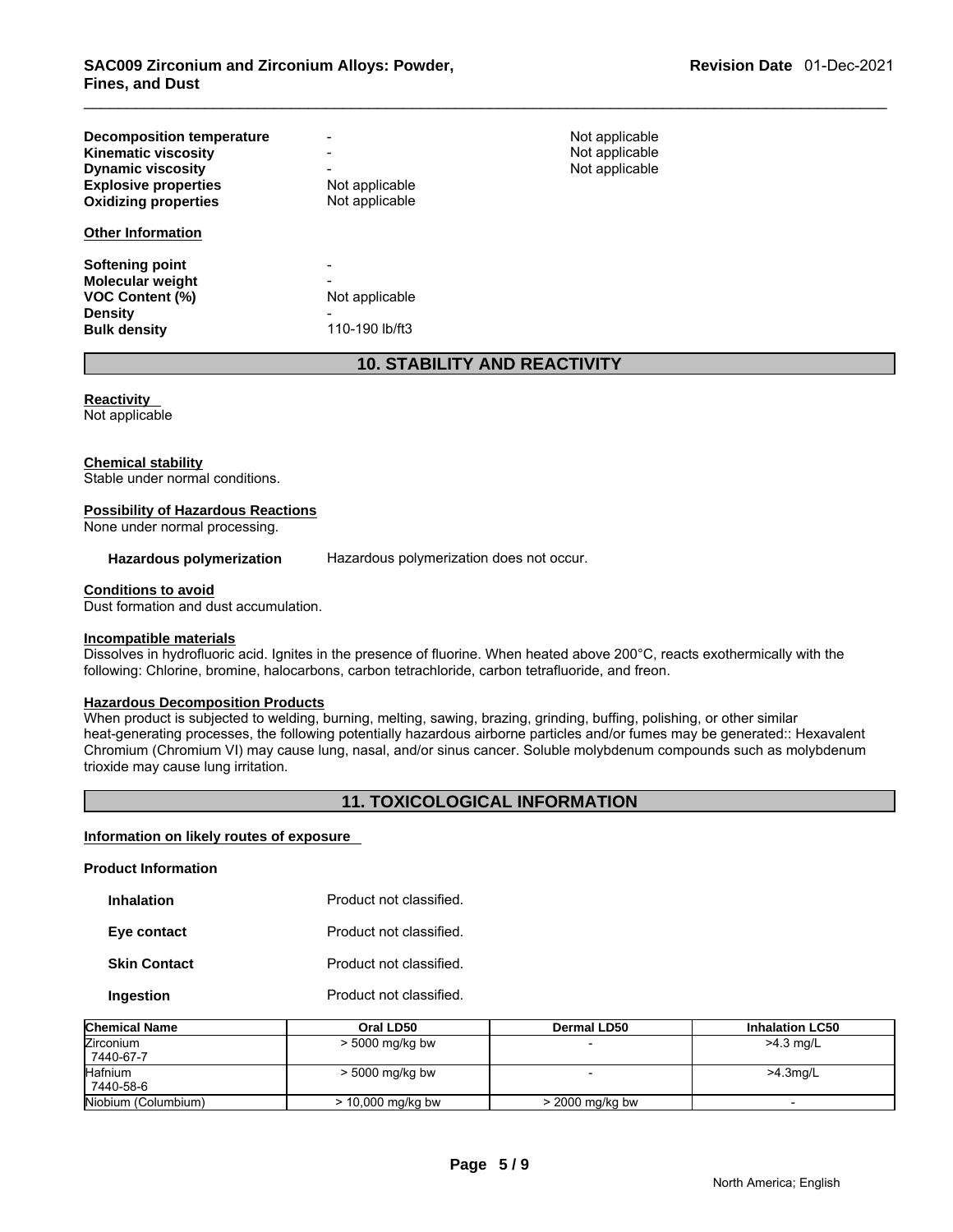| 7440-03-1                 |                 |                          |               |
|---------------------------|-----------------|--------------------------|---------------|
| lTin<br>7440-31-5         | > 2000 mg/kg bw | > 2000 mg/kg bw          | $> 4.75$ mg/L |
| Molybdenum<br>7439-98-7   | > 2000 mg/kg bw | > 2000 mg/kg bw          | $> 5.10$ mg/L |
| <b>l</b> ron<br>7439-89-6 | 98,600 mg/kg bw | $\overline{\phantom{a}}$ | $> 0.25$ mg/L |
| Chromium<br>7440-47-3     | > 3400 mg/kg bw | $\overline{\phantom{0}}$ | $> 5.41$ mg/L |
| Nickel<br>7440-02-0       | > 9000 mg/kg bw |                          | $> 10.2$ mg/L |

#### **Information on toxicological effects**

**Symptoms** None known.

#### **Delayed and immediate effects as well as chronic effects from short and long-term exposure**

**Acute toxicity** <br> **Acute toxicity**<br> **Product not classified.**<br>
Product not classified. **Skin corrosion/irritation** Product not classified.<br>**Serious eve damage/eve irritation** Product not classified. **Serious eye damage/eye irritation<br>Sensitization** Product not classified.<br>Product not classified. **Germ cell mutagenicity example 3 and Product not classified.**<br> **Carcinogenicity Product not classified. Carcinogenicity** 

| <b>Chemical Name</b> | <b>ACGIH</b> | <b>IARC</b> | <b>NTP</b>             | <b>OSHA</b> |
|----------------------|--------------|-------------|------------------------|-------------|
| Chromium             |              | Group 3     |                        |             |
| 7440-47-3            |              |             |                        |             |
| <b>Nickel</b>        |              | Group 1     | Known                  |             |
| 7440-02-0            |              | Group 2B    | Reasonably Anticipated |             |

**Reproductive toxicity example 3 Reproduct not classified.**<br> **STOT - single exposure** Product not classified. **STOT - single exposure Figure 12 STOT - single exposure Figure 2 STOT - repeated exposure Figure 2 Product not classified. STOT - repeated exposure<br>Aspiration hazard** 

Product not classified.

## **12. ECOLOGICAL INFORMATION**

#### **Ecotoxicity**

This product as shipped is not classified for aquatic toxicity.

| <b>Chemical Name</b>             | Algae/aquatic plants                                                                                                           | <b>Fish</b>                                                                                                                     | <b>Toxicity to</b><br>microorganisms                                   | <b>Crustacea</b>                                                                                                         |
|----------------------------------|--------------------------------------------------------------------------------------------------------------------------------|---------------------------------------------------------------------------------------------------------------------------------|------------------------------------------------------------------------|--------------------------------------------------------------------------------------------------------------------------|
| <b>Zirconium</b><br>7440-67-7    | The 14 d NOEC of zirconium<br>dichloride oxide to Chlorella<br>vulgaris was greater than<br>102.5 mg of Zr/L.                  | The 96 h LL50 of zirconium<br>to Danio rerio was greater<br>than 74.03 mg/L.                                                    |                                                                        | The 48 h EC50 of zirconium<br>dioxide to Daphnia magna<br>was greater than 74.03 mg<br>of Zr/L.                          |
| Hafnium<br>7440-58-6             | The 72 h EC50 of hafnium<br>to Pseudokirchneriella<br>subcapitata was great than 8<br>ug of Hf/L (100% saturated<br>solution). | The 96 h LC50 of Hafnium<br>dioxide in water to Danio<br>rerio was greater than the<br>solubility limit of 0.007 mg<br>$Hf/L$ . |                                                                        | The 48 h EC50 of Hafnium<br>dioxide to Daphnia magna<br>was greater than the<br>solubility limit of 0.007 mg<br>$Hf/L$ . |
| Niobium (Columbium)<br>7440-03-1 |                                                                                                                                |                                                                                                                                 |                                                                        |                                                                                                                          |
| Tin<br>7440-31-5                 | The 72 h EC50 of tin<br>chloride pentahydrate to<br>Pseudokirchnerella<br>subcapitata was 9,846 ug of<br>Sn/L                  | The 7 d LOEC of tin chloride<br>pentahydrate to Pimephales<br>promelas was 827.9 ug of<br>Sn/L                                  |                                                                        | The 7 d LC50 of tin chloride<br>pentahydrate to<br>Ceriodaphnia dubia was<br>greater than 3,200 ug of<br>$Sn/L$ .        |
| Molybdenum<br>7439-98-7          | The 72 h EC50 of sodium<br>molybdate dihydrate to<br>Pseudokirchneriella                                                       | The 96 h LC50 of sodium<br>molybdate dihydrate to<br>Pimephales promelas was                                                    | The 3 h EC50 of<br>molybdenum trioxide for<br>activated sludge was 820 | The 48 h LC50 of sodium<br>molybdate dihydrate to<br>Ceriodaphnia dubia was                                              |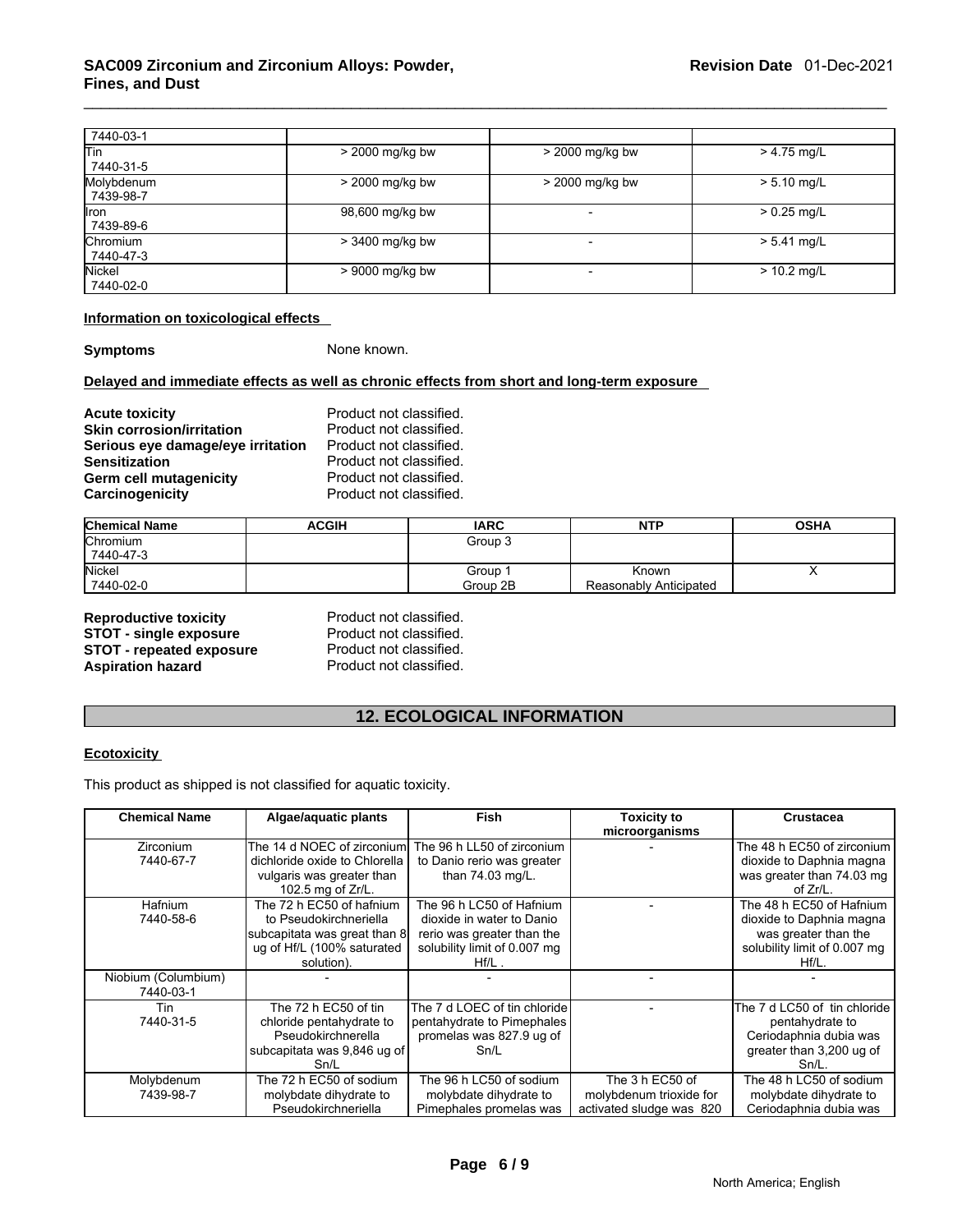|             | subcapitata was 362.9 mg of | 644.2 mg/L                     | $mg/L$ .                    | 1,015 mg/L.                 |
|-------------|-----------------------------|--------------------------------|-----------------------------|-----------------------------|
|             | $Mo/L$ .                    |                                |                             | The 48 h LC50 of sodium     |
|             |                             |                                |                             | molybdate dihydrate to      |
|             |                             |                                |                             | Daphnia magna was greater   |
|             |                             |                                |                             | than 1,727.8 mg/L.          |
| <b>Iron</b> |                             | The 96 h LC50 of 50% iron      | The 3 h EC50 of iron oxide  | The 48 h EC50 of iron oxide |
| 7439-89-6   |                             | oxide black in water to Daniol | for activated sludge was    | to Daphnia magna was        |
|             |                             | rerio was greater than         | greater than 10,000 mg/L.   | greater than 100 mg/L.      |
|             |                             | 10,000 mg/L.                   |                             |                             |
| Chromium    |                             |                                |                             |                             |
| 7440-47-3   |                             |                                |                             |                             |
| Nickel      | NOEC/EC10 values range      | The 96h LC50s values range     | The 30 min EC50 of nickel   | The 48h LC50s values range  |
| 7440-02-0   | from $12.3 \mu g/l$ for     | from 0.4 mg Ni/L for           | for activated sludge was 33 | from 0.013 mg Ni/L for      |
|             | Scenedesmus accuminatus     | Pimephales promelas to 320     | mg Ni/L.                    | Ceriodaphnia dubia to 4970  |
|             | to 425 µg/l for             | mg Ni/L for Brachydanio        |                             | mg Ni/L for Daphnia magna.  |
|             | Pseudokirchneriella         | rerio.                         |                             |                             |
|             | subcapitata.                |                                |                             |                             |

#### **Persistence and degradability**

#### **Bioaccumulation**

#### **Other adverse effects**

## **13. DISPOSAL CONSIDERATIONS**

#### **Waste treatment methods**

| Disposal of wastes     | Disposal should be in accordance with applicable regional, national and local laws and<br>regulations. |                              |  |
|------------------------|--------------------------------------------------------------------------------------------------------|------------------------------|--|
| Contaminated packaging | Disposal should be in accordance with applicable regional, national and local laws and<br>regulations. |                              |  |
|                        | Chamisal Name                                                                                          | <b>DODA</b> D. Carico Menton |  |

| <b>Chemical Name</b>  | <b>RCRA - D Series Wastes</b> |
|-----------------------|-------------------------------|
| Chromium<br>7440-47-3 | 5.0 mg/L regulatory level     |

This product contains one or more substances that are listed with the State of California as a hazardous waste.

## **14. TRANSPORT INFORMATION**

| Regulated                                   |
|---------------------------------------------|
| 3089                                        |
| Metal powder, flammable, n.o.s. (Zirconium) |
| 4.1                                         |
|                                             |
| IB8, IP2, IP4, T3, TP33                     |
| 170                                         |
|                                             |
|                                             |

## **15. REGULATORY INFORMATION**

| 17. INLVVLAT |
|--------------|
|              |
| Complies     |
| Complies     |
| Complies     |
|              |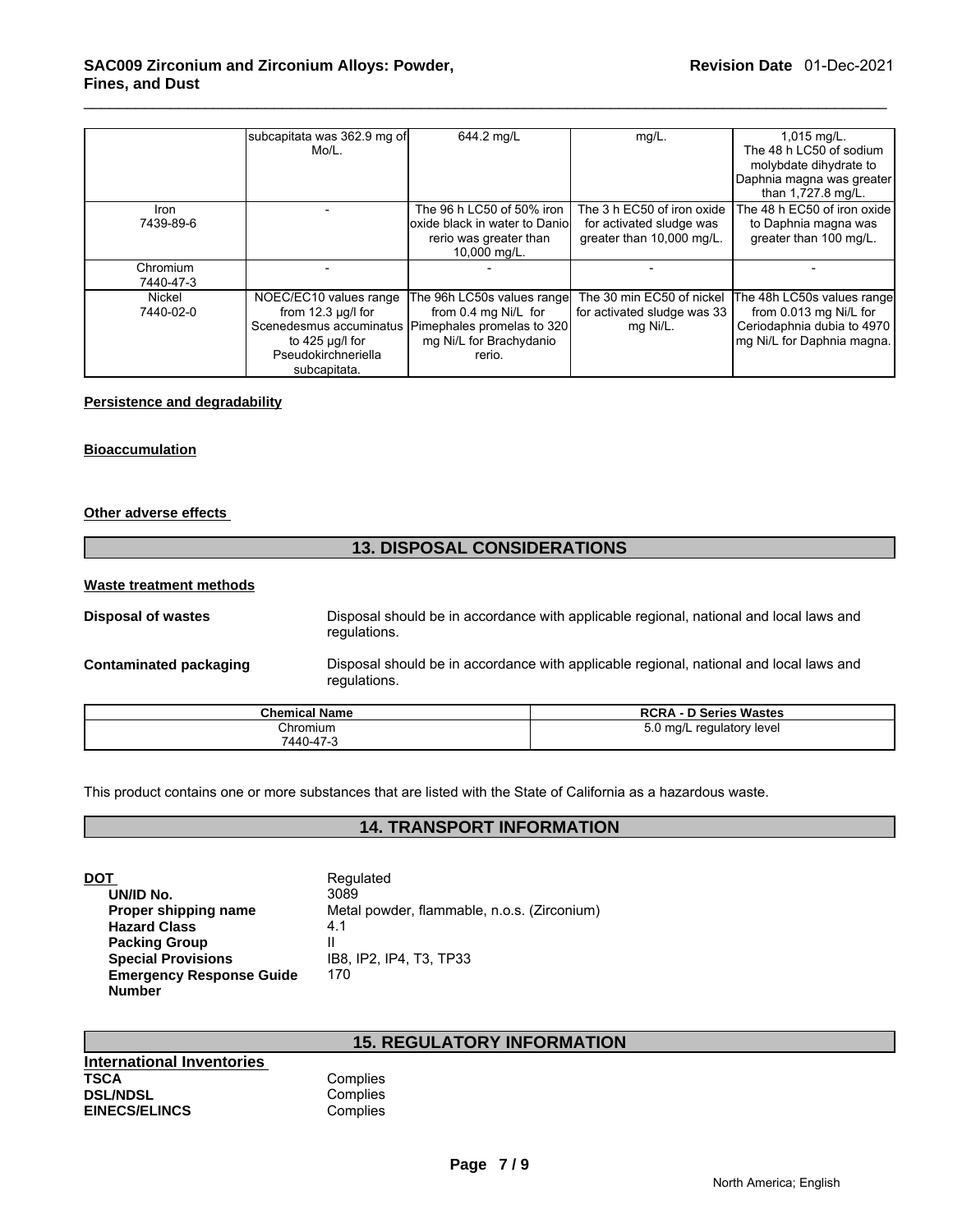| <b>ENCS</b>  | Complies   |
|--------------|------------|
| <b>IECSC</b> | Complies   |
| KECL         | Complies   |
| <b>PICCS</b> | Not Listed |
| <b>AICS</b>  | Not Listed |
|              |            |

#### **Legend:**

 **TSCA** - United States Toxic Substances Control Act Section 8(b) Inventory

 **DSL/NDSL** - Canadian Domestic Substances List/Non-Domestic Substances List

 **EINECS/ELINCS** - European Inventory of Existing Chemical Substances/European List of Notified Chemical Substances

 **ENCS** - Japan Existing and New Chemical Substances

 **IECSC** - China Inventory of Existing Chemical Substances

 **KECL** - Korean Existing and Evaluated Chemical Substances

 **PICCS** - Philippines Inventory of Chemicals and Chemical Substances

 **AICS** - Australian Inventory of Chemical Substances

#### **US Federal Regulations**

#### **SARA 313**

Section 313 of Title III of the Superfund Amendments and Reauthorization Act of 1986 (SARA). This product contains a chemical or chemicals which are subject to the reporting requirements of the Act and Title 40 of the Code of Federal Regulations, Part 372

| <b>Chemical Name</b>  | .<br>NO.                | Weight-% | <b>242</b><br>Threshold Values %<br>эAР<br>-313<br>$\mathbf{M}$ |
|-----------------------|-------------------------|----------|-----------------------------------------------------------------|
| Chromium<br>7440-47-3 | $1 -$<br>7440<br>$\sim$ | . -      | $\cdot \cdot$                                                   |
| Nickel<br>7440-02-0   | 7440-02-0               | ∼∪       |                                                                 |

### **SARA 311/312 Hazard Categories**

| Acute health hazard               | No  |
|-----------------------------------|-----|
| <b>Chronic Health Hazard</b>      | No  |
| Fire hazard                       | Yes |
| Sudden release of pressure hazard | Nο  |
| <b>Reactive Hazard</b>            | No  |

#### **CWA (Clean Water Act)**

This product contains the following substances which are regulated pollutants pursuant to the Clean Water Act (40 CFR 122.21 and 40 CFR 122.42)

| <b>Chemical Name</b>  | <b>CWA - Reportable</b><br>Quantities | <b>CWA - Toxic Pollutants</b> | CWA - Priority Pollutants | <b>CWA - Hazardous</b><br><b>Substances</b> |
|-----------------------|---------------------------------------|-------------------------------|---------------------------|---------------------------------------------|
| Chromium<br>7440-47-3 |                                       |                               |                           |                                             |
| Nickel<br>7440-02-0   |                                       |                               |                           |                                             |

## **CERCLA**

This material, as supplied, contains one or more substances regulated as a hazardous substance under the Comprehensive Environmental Response Compensation and Liability Act (CERCLA) (40 CFR 302)

| <b>Chemical Name</b>  | <b>Hazardous Substances RQs</b> |
|-----------------------|---------------------------------|
| Chromium<br>7440-47-3 | 5000 lb                         |
| Nickel<br>7440-02-0   | 100 lb                          |

## **US State Regulations**

#### **California Proposition 65**

This product contains the Proposition 65 chemicals listed below. Proposition 65 warning label available at ATImetals.com.

| - -                                                         | Califoı               |
|-------------------------------------------------------------|-----------------------|
| Chemical                                                    | <b>Proposition 65</b> |
| ' Name                                                      | ∍rnia                 |
| $\sim$<br>$\sim$<br>Nickel<br>$\Delta$ Al<br>' ا-2ں<br>r-rv | Carcınoɑer            |